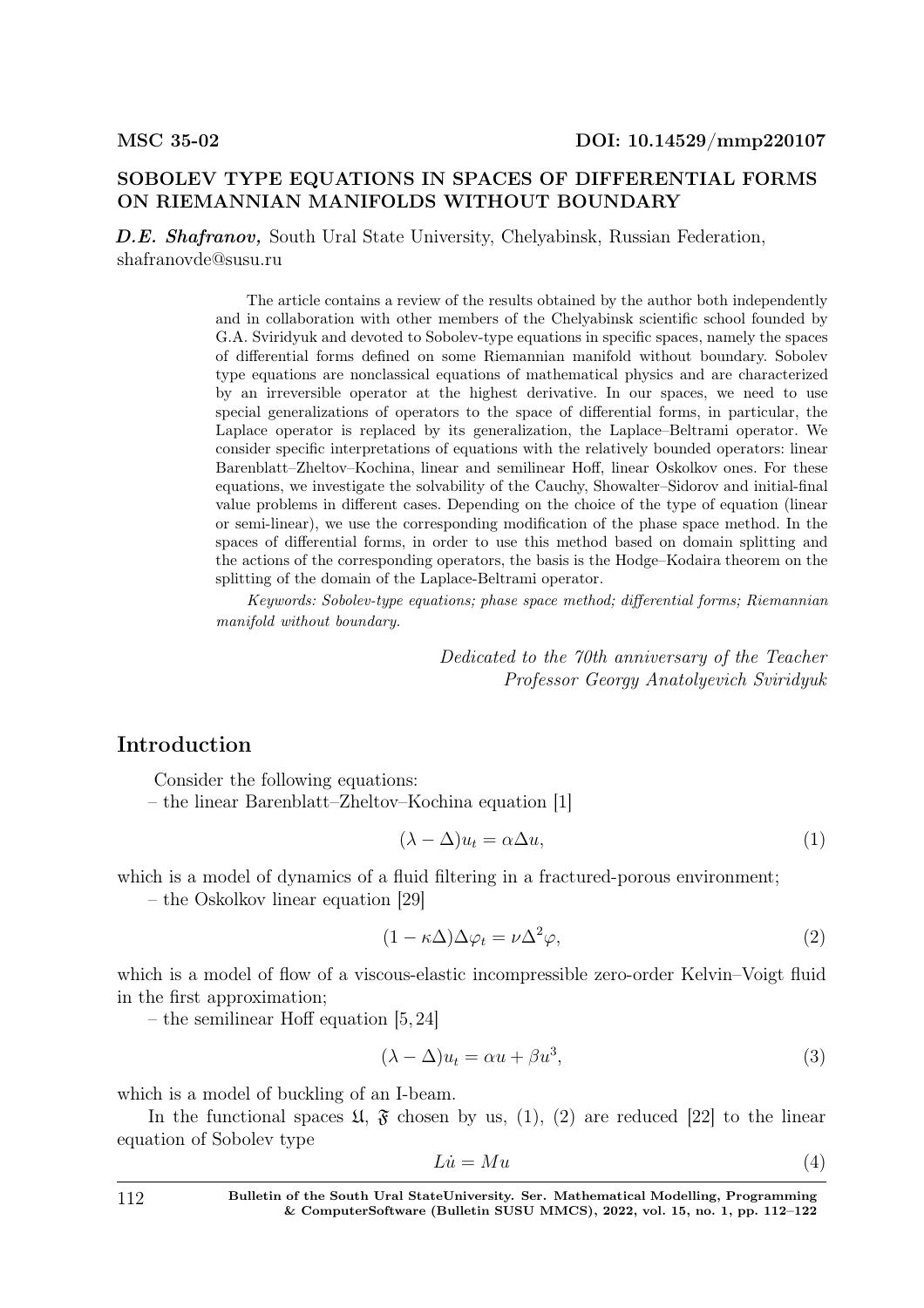with the irreversible operator  $L$ , while equation  $(3)$  is reduced to the semilinear equation of Sobolev type

$$
Lu = Mu + N(u). \tag{5}
$$

For these equations, the Cauchy problem [28]

$$
u(0) = u_0,\tag{6}
$$

the Showalter–Sidorov problem [30]

$$
P(u(0) - u_0) = 0,\t\t(7)
$$

and the initial-final value problem [32]

$$
P_0(u(0) - u_0) = 0, P_T(u(T) - u_T) = 0
$$
\n(8)

were considered.

Introduction indicates the range of equations and systems that are included in our review. Section 1 ("Introductory Information") is divided into two subsections. Subsection 1.1 ("Terminology of Sobolev Type Equations and Phase Space Method") contains information from the theory of Sobolev type equations about the relatively bounded operators and the phase space method developed by G.A. Sviridyuk and T.G. Sukacheva. In Subsection 1.2 ("Spaces of Differential Forms and Splitting of Action of Abstract Operators"), we construct spaces in which solvability is studied, namely, orthogonal to harmonic smooth differential  $k$ -forms defined on a *n*-dimensional connected smooth compact oriented Riemannian manifold without boundary [31]. In each of subsections of Section 2 ("Investigation of Linear Equations"), one of the three linear equations is analyzed. Section 3 ("Investigation of Semilinear Equations") describes the phase space of the semilinear equation in Subsection 3.1 ("Phase Space for Semilinear Equations of Sobolev Type") and the structure of the phase space containing a solution to the Cauchy problem for the semilinear Hoff equation in Subsection 3.2 ("Semilinear Hoff Equation"). In Conclusion, we describe other areas of research of Sobolev-type equations, which were considered earlier or are of interest for future study in spaces of differential forms.

### 1. Introductory Information

## 1.1. Terminology of Sobolev Type Equations and Phase Space Method

Let  $\mathfrak U$  and  $\mathfrak F$  be Banach spaces, the operators  $L, M \in \mathcal L(\mathfrak U; \mathfrak F)$ . Consider the L-resolvent set  $\rho^L(M) = \{ \mu \in \mathbb{C} : (\mu L - M)^{-1} \in \mathcal{L}(\mathfrak{F}; \mathfrak{U}) \}$  and the L-spectrum  $\sigma^L(M) = \mathbb{C} \setminus \rho^L(M)$ of the operator M. If the L-spectrum  $\sigma^L(M)$  of the operator M is bounded, then the operator M is said to be  $(L, \sigma)$ -bounded. If the operator M is  $(L, \sigma)$ -bounded, then there exist the projectors

$$
P = \frac{1}{2\pi i} \int_{\gamma} R_{\mu}^{L}(M) d\mu \in \mathcal{L}(\mathfrak{U}), \quad Q = \frac{1}{2\pi i} \int_{\gamma} L_{\mu}^{L}(M) d\mu \in \mathcal{L}(\mathfrak{F}).
$$

Here  $R_{\mu}^{L}(M) = (\mu L - M)^{-1} L$  and  $L_{\mu}^{L}(M) = L(\mu L - M)^{-1}$  are the *right* and *left* L-resolvents of the operator M, respectively, while the closed contour  $\gamma \subset \mathbb{C}$  bounds a domain that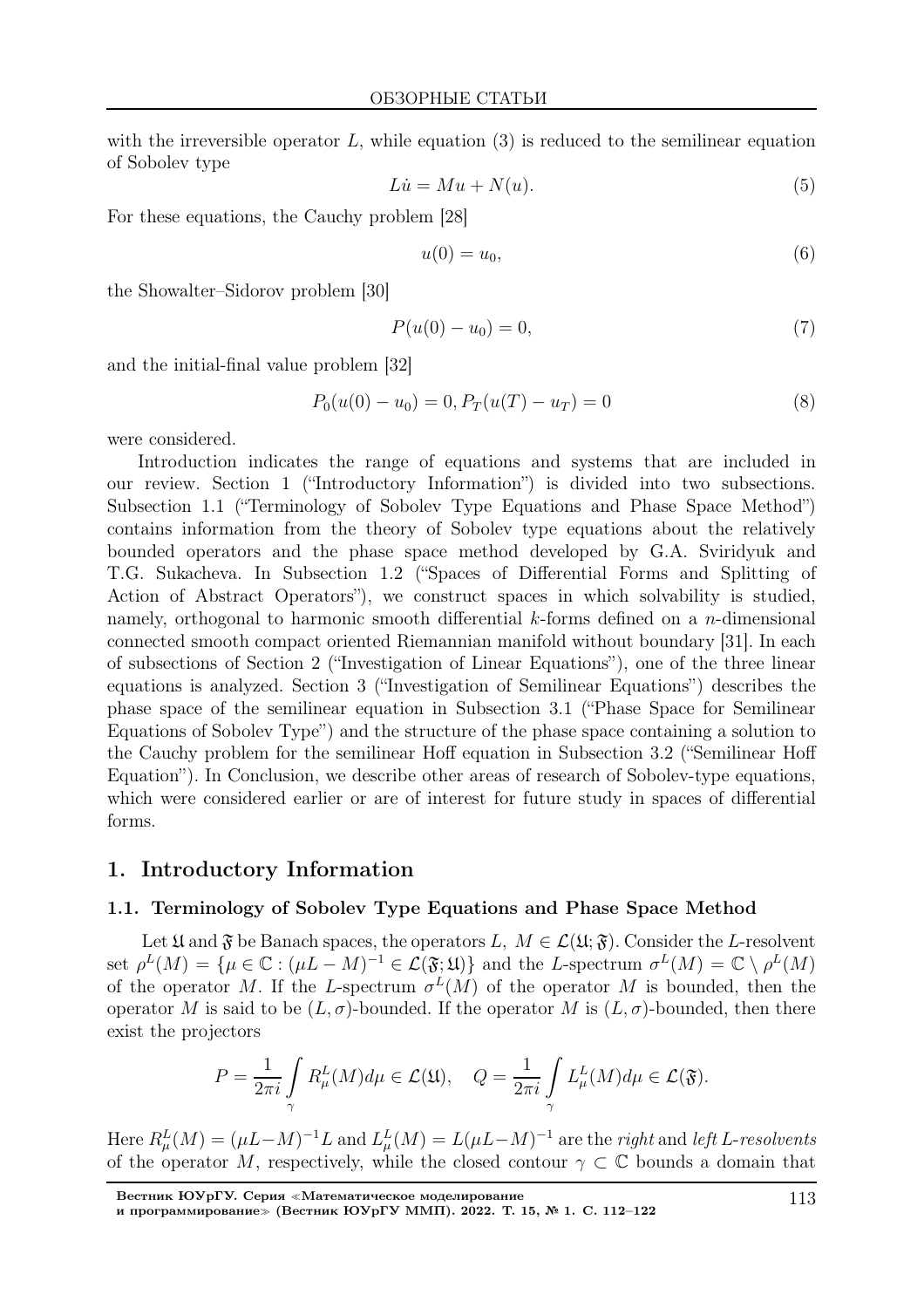contains  $\sigma^L(M)$ . Let  $\mathfrak{U}^0(\mathfrak{U}^1) = \ker P(\mathrm{im}P), \mathfrak{F}^0(\mathfrak{F}^1) = \ker Q(\mathrm{im}Q)$  and denote by  $L_k(M_k)$ the restriction of the operator  $L(M)$  onto  $\mathfrak{U}^k$ ,  $k=0,1$ .

**Theorem 1.** [22] Let the operator M be  $(L, \sigma)$ -bounded, then

(i) the operators  $L_k$   $(M_k) \in \mathcal{L}(\mathfrak{U}^k; \mathfrak{F}^k)$ ,  $k = 0, 1$ ;

(ii) there exist the operators  $M_0^{-1} \in \mathcal{L}(\mathfrak{F}^0; \mathfrak{U}^0)$  and  $L_1^{-1} \in \mathcal{L}(\mathfrak{F}^1; \mathfrak{U}^1)$ .

Corollary 1. [22] Let the operator M be  $(L, \sigma)$ -bounded, then

$$
(\mu L - M)^{-1} = -\sum_{k=0}^{\infty} \mu^k S^{k-1} L_1^{-1} Q + \sum_{k=1}^{\infty} \mu^{-k} H^k M_0^{-1} (\mathbb{I} - Q),
$$

the operator  $H = L_0^{-1} M_0 \in \mathcal{L}(\mathfrak{U}^0), S = L_1^{-1} M_1 \in \mathcal{L}(\mathfrak{U}^1).$ 

Hereinafter, the  $(L, \sigma)$ -bounded operator M is said to be  $(L, p)$ -bounded,  $p \in \{0\} \cup$ N, if ∞ is a removable singular point  $(H \equiv \mathbb{O}, p = 0)$  or a pole of the order  $p \in \mathbb{N}$ (i.e.  $H^p \neq \mathbb{O}$ ,  $H^{p+1} \equiv \mathbb{O}$ ) of the L-resolvent  $(\mu L - M)^{-1}$  of the operator M. We consider the vector-function  $u \in C^1(\mathbb{R}; \mathfrak{U})$  to be a *solution* to equation (4), if when substituting u into (4), this equation turns into an identity. A solution  $u = u(t)$  to equation (4) is said to be a solution to the Cauchy problem

$$
u(0) = u_0 \tag{9}
$$

for equation (4), if equality (9) holds for some  $u_0 \in \mathfrak{U}$ .

**Definition 1.** The set  $\mathfrak{P} \subset \mathfrak{U}$  is said to be a phase space of equation (4), if

(i) any solution  $u = u(t)$  to equation (4) belongs to  $\mathfrak P$  pointwise, i.e.  $u(t) \in \mathfrak P$  for all  $t \in \mathbb{R}$ ;

(ii) for any  $u_0 \in \mathfrak{P}$  there exists a unique solution  $u \in C^1(\mathbb{R}; \mathfrak{U})$  to Cauchy problem  $(9)$  for equation  $(4)$ .

**Theorem 2.** [22] Let the operator M be  $(L, p)$ -bounded,  $p \in \{0\} \cup \mathbb{N}$ . Then the phase space of equation (4) is the subspace  $\mathfrak{U}^1$ .

Note that if the operator  $L^{-1} \in \mathcal{L}(\mathfrak{F};\mathfrak{U})$  exists, then the phase space of equation (4) is the space U.

#### 1.2. Spaces of Differential Forms and Splitting of Action of Abstract Operators

Let  $\mathcal M$  be a smooth compact oriented Riemannian manifold without boundary with the local coordinates  $x_1, x_2, ..., x_n$ . Denote the spaces of smooth differential k-forms,  $k =$  $0, 1, 2, ..., n$ , by  $H_k = H_k(\mathcal{M})$ .

The differential forms have the form

$$
\chi_{i_1,i_2,...,i_k}(t,x_1,x_2,...,x_n) = \sum_{|i_1,i_2,...,i_k|=k} a_{i_1,i_2,...,i_k}(t,x_{i_1},x_{i_2},...,x_{i_k}) dx_{i_1} \wedge dx_{i_2} \wedge ... \wedge dx_{i_k},
$$

where  $a_{i_1,i_2,...,i_k}(t, x_{i_1}, x_{i_2},..., x_{i_k})$  are coefficients depending on time as well, and  $|i_1,i_2,...,i_k|$ is a multi-index.

The spaces  $H_k$  are endowed with the standard scalar product

$$
(\xi, \varepsilon)_0 = \int_{\mathcal{M}} \xi \wedge * \varepsilon, \quad \xi, \varepsilon \in H_k. \tag{10}
$$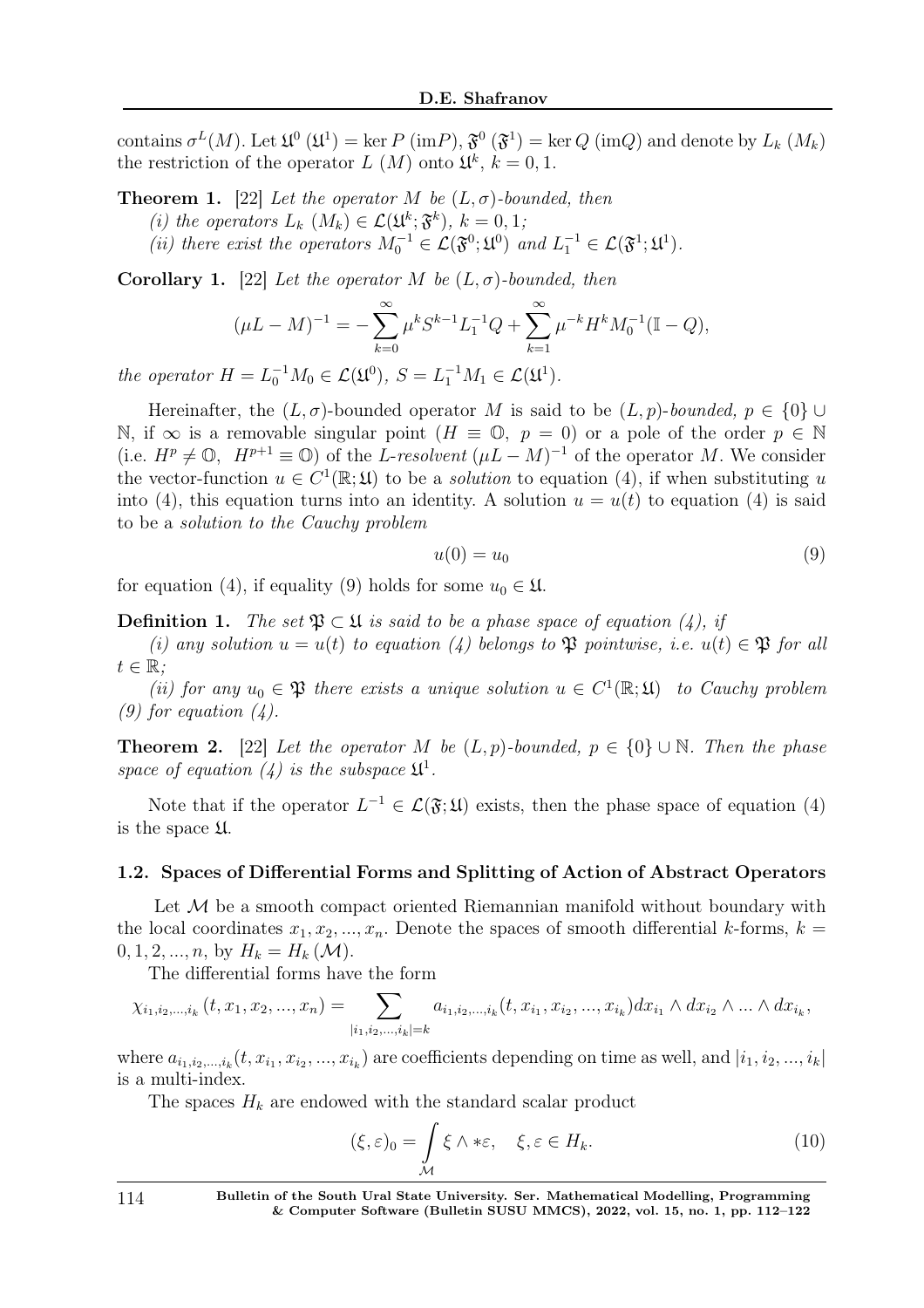Here  $*$  is the Hodge operator and  $\wedge$  is the operator of the inner multiplication of k-forms.

Completing the space  $H_k$  by continuity in the norm  $\|\cdot\|_0$  corresponding to scalar product (10), we obtain the space  $\mathfrak{H}_k^0$ . Introducing scalar products in spaces of one or twice differentiable k-forms and completing spaces according to the norms corresponding to these scalar products, we construct the spaces  $\mathfrak{H}_k^1$ ,  $\mathfrak{H}_k^2$ . There exist continuous embeddings of the resulting Hilbert spaces

$$
\mathfrak{H}^2_k\subseteq \mathfrak{H}^1_k\subseteq \mathfrak{H}^0_k.
$$

In these spaces, we can use a generalization of the Laplace–Beltrami operator

$$
\Delta u = (d\delta + \delta d)u,
$$

where d is the operator of external multiplication of differential forms, and the operator  $\delta = *d*$  is the adjoint operator of d.

For the resulting spaces, a generalization of the Hodge–Kodaira theorem takes place.

**Theorem 3.** [31] Consider the spaces  $\mathfrak{H}_k^l, l = 0, 1, 2$ . Then

$$
\mathfrak{H}^l_k=\mathfrak{H}^l_{kd}\oplus \mathfrak{H}^l_{k\delta}\oplus \mathfrak{H}^l_{k\Delta}, l=0,1,2.
$$

Here  $\mathfrak{H}_{kd}$ ,  $\mathfrak{H}_{k\delta}$  and  $\mathfrak{H}_{k\Delta}$  are potential, solenoidal, and harmonic forms, respectively.

Corollary 2. [18] Under the conditions of Theorem 3, there exists the decomposition  $\mathfrak{H}^l_k = (\mathfrak{H}^l_{k\Delta})^\perp \oplus \mathfrak{H}^l_{k\Delta}, l=0,1,2.$ 

As the main space in which we study the solvability of the corresponding problems, we take (see Subsection 1.1)  $\mathfrak{U} = (\mathfrak{H}_{k\Delta}^2)^{\perp}$ .

The spectrum of the Laplace–Beltrami operator  $\sigma(\Delta)$  is discrete, finite multiple, and condenses only to  $+\infty$ . Next,  $\{\lambda_l\}$  is a sequence of eigenvalues of the Laplace–Beltrami operator numbered non-increasingly, taking into account their multiplicity, and  $\{\varphi_l\}$  is the corresponding sequence of orthonormal (in sense of  $\mathfrak{U}$ ) eigenfunctions.

## 2. Investigation of Linear Equations

#### 2.1. Barenblatt–Zheltov–Kochina Equation

Consider the Barenblatt–Zheltov–Kochina equation  $(\lambda - \Delta)u_t = \alpha \Delta u$  in the space of differential forms  $\mathfrak{U} = (\mathfrak{H}_{k\Delta}^2)^{\perp}$  from Subsection 1.2. For fixed  $\alpha, \lambda \in \mathbb{R}$ , introduce the operators

$$
L = (\lambda + \Delta), \ M = \alpha \Delta. \tag{11}
$$

**Remark 1.** Hereinafter,  $\Delta$  is the Laplace–Beltrami operator generalizing the ordinary Laplace operator up to sign. Therefore, the sign on the right side in brackets changes to ′+′ , and the sign on the left side goes into the coefficient of the Laplace–Beltrami operator.

We obtain the linear equation of Sobolev type

$$
Li = Mu.
$$
 (12)

The initial Cauchy condition has the form

$$
u(0) = u_0. \tag{13}
$$

115

Вестник ЮУрГУ. Серия <sup>≪</sup>Математическое моделирование и программирование<sup>≫</sup> (Вестник ЮУрГУ ММП). 2022. Т. 15, № 1. С. 112–122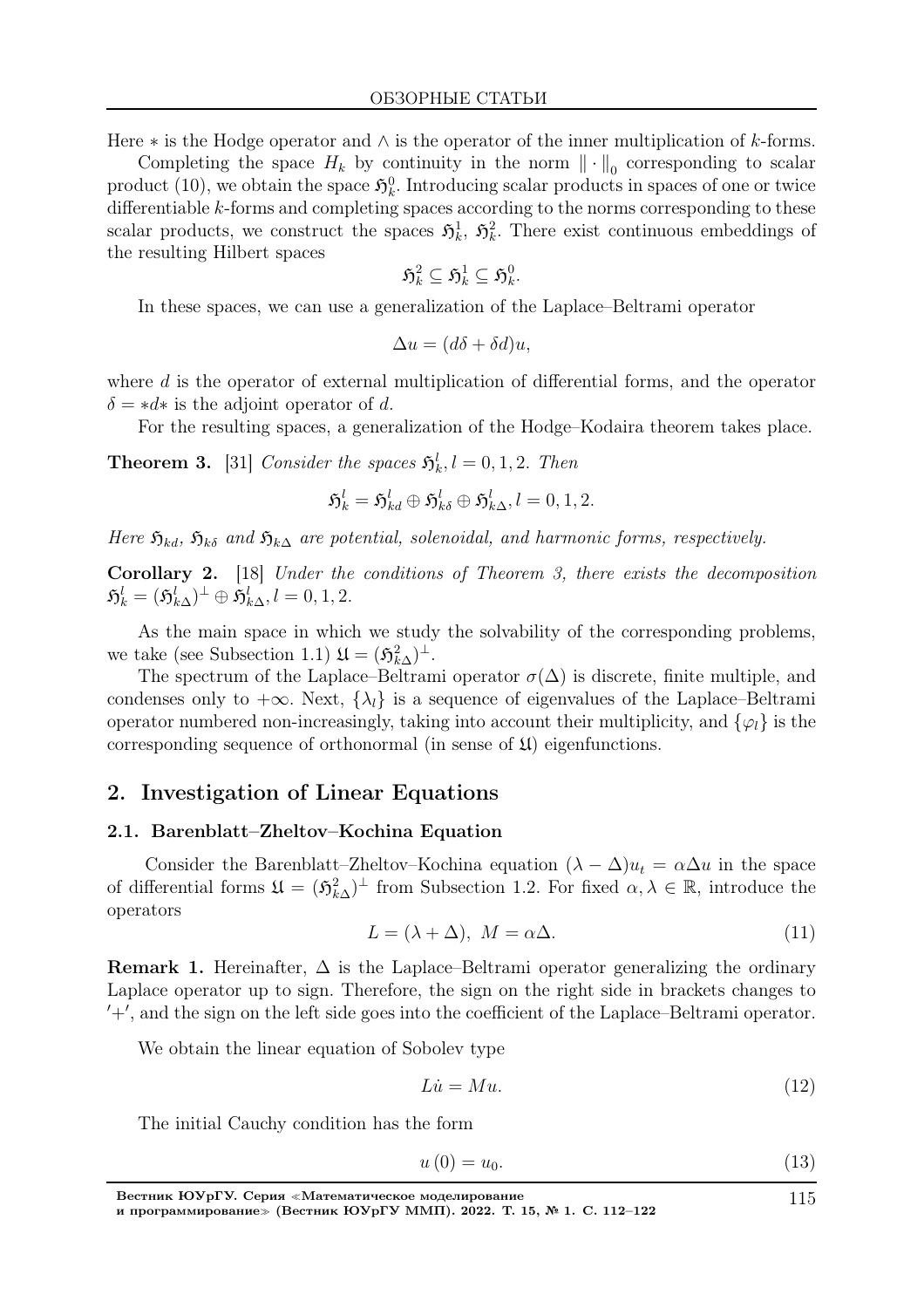**Lemma 1.** [26] For any  $\alpha, \lambda \in \mathbb{R} \setminus \{0\}$ , the operator M is  $(L, p)$ -bounded with  $p = 0$ .

Based on the sequences from Subsection 1.2, construct a projector  $P \in \mathcal{L}(\mathfrak{U})$  onto the phase space  $\mathfrak{U}^1 \subseteq \mathfrak{U}$ :

$$
P = \begin{cases} \mathbb{I}, \ \lambda \neq \lambda_l \text{ for all } l \in \mathbb{N}; \\ \mathbb{I} - \sum_{\lambda = \lambda_l} \langle \cdot, \varphi_j \rangle \varphi_l, \text{if } \lambda = \lambda_l. \end{cases}
$$

**Theorem 4.** [26] For any  $\lambda, \alpha \in \mathbb{R} \setminus \{0\}$  and  $u_0 \in \mathfrak{U}^1$ , there exists a unique solution  $u = u(t)$  to problem (12), (13), which has the form

$$
u(t) = \sum_{l=1}^{\infty} \left[ exp\left(\frac{\alpha \lambda_l}{\lambda + \lambda_l} t\right) (u_0, \varphi_l) 0 \varphi_l \right]. \tag{14}
$$

Here, the prime at the sum sign means the absence of terms for which  $\lambda = \lambda_l$ .

If we consider the inhomogeneous equation

$$
Lu = Mu + f \tag{15}
$$

with the Showalter–Sidorov initial condition

$$
\left[R_{\alpha}^{L}(M)\right]^{p+1}\left(u\left(0\right)-u_{0}\right)=0,\tag{16}
$$

then we arrive at the following theorem.

**Theorem 5.** [26] For any  $\lambda \in \mathbb{R} \setminus \{0\}$ ,  $\alpha \in \mathbb{R} \setminus \{0\}$ ,  $f \in \mathfrak{F}$  and  $u_0 \in \mathfrak{U}^1$ , there exists a unique solution  $u = u(t)$  to problem (15), (16).

#### 2.2. Oskolkov Equation

Consider the linear Oskolkov equation  $(1 - \kappa \Delta) \Delta \varphi_t = \nu \Delta^2 \varphi$  in the space of differential forms  $\mathfrak{U} = (\mathfrak{H}_{k\Delta}^2)^{\perp}$  from Subsection 1.2. For fixed coefficients  $\nu, \kappa \in \mathbb{R} \setminus \{0\}$ , introduce operators taking into account Remark 1:

$$
L = (\lambda + \Delta), \ M = \alpha \Delta. \tag{17}
$$

Let  $u = \Delta \varphi$ , then we arrive at the linear equation of Sobolev type

$$
Li = Mu.
$$
 (18)

The initial Cauchy condition has the form

$$
u(0) = u_0. \tag{19}
$$

The operator L constructed above is Fredholm and the following lemma takes place.

**Lemma 2.** [26] For any  $\alpha, \lambda \in \mathbb{R} \setminus \{0\}$ , the operator M is  $(L, p)$ -bounded with  $p = 0$ .

Based on the sequences from Subsection 1.2, construct a projector  $P \in \mathcal{L}(\mathfrak{U})$  onto the phase space  $\mathfrak{U}^1$ :

$$
P = \begin{cases} \mathbb{I}, \ \lambda \neq \lambda_l \text{ for all } l \in \mathbb{N}; \\ \mathbb{I} - \sum_{\lambda = \lambda_l} \langle \cdot, \varphi_j \rangle \varphi_l, \text{if } \lambda = \lambda_l. \end{cases}
$$

116 Bulletin of the South Ural State University. Ser. Mathematical Modelling, Programming & Computer Software (Bulletin SUSU MMCS), 2022, vol. 15, no. 1, pp. 112–122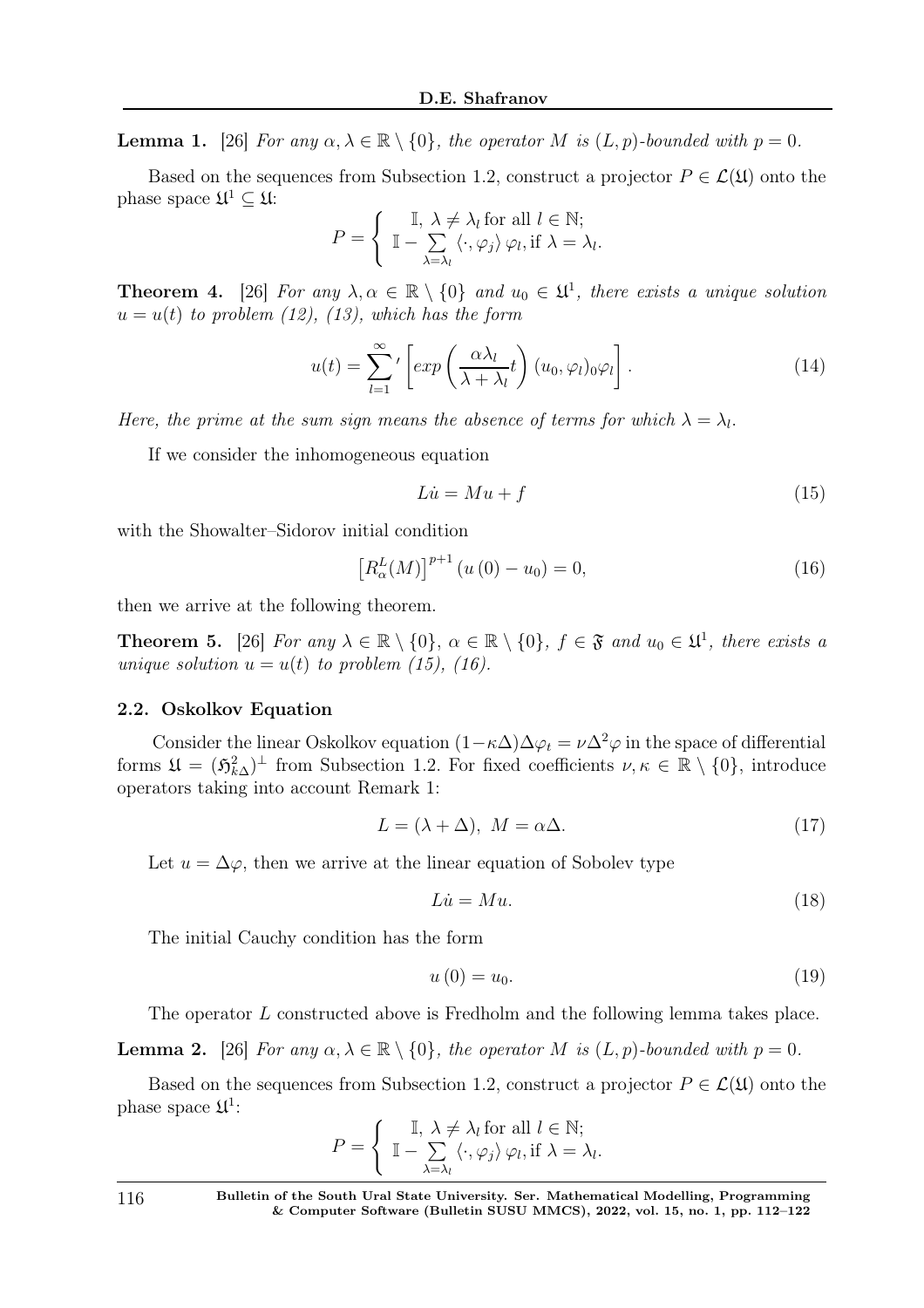**Theorem 6.** [26] For any  $\lambda, \alpha \in \mathbb{R} \setminus \{0\}$  and  $u_0 \in \mathfrak{U}^1$ , there exists a unique solution  $u = u(t)$  to problem (18), (19), which has the form

$$
u(t) = \sum_{l=1}^{\infty} \left[ exp\left(\frac{\alpha \lambda_l}{\lambda + \lambda_l} t\right) (u_0, \varphi_l) 0 \varphi_l \right].
$$
 (20)

Here, the prime at the sum sign means the absence of terms for which  $\lambda = \lambda_l$ .

## 2.3. Linear Hoff Equation

Consider the linear Hoff equation  $(\lambda - \Delta)u_t = \alpha u$  in the space of differential forms  $\mathfrak{U} = (\mathfrak{H}_{k\Delta}^2)^{\perp}$  from Subsection 1.2. For fixed coefficients  $\lambda, \alpha \in \mathbb{R} \setminus \{0\}$ , we introduce the operators taking into account Remark 1:

$$
L = (\lambda + \Delta), \ M = \alpha \Delta. \tag{21}
$$

The initial-final value conditions have the form

$$
P_0(u(0) - u_0) = 0, P_T(u(T) - u_T) = 0.
$$
\n(22)

We arrive at the linear equation of Sobolev type

$$
Li = Mu.
$$
\n<sup>(23)</sup>

The operator L constructed above is Fredholm and the following lemma takes place.

**Lemma 3.** [33] For all  $\alpha, \lambda \in \mathbb{R} \setminus \{0\}$ , the operator M is  $(L, p)$ -bounded with  $p = 0$ .

Due to (21) and the form of the spectrum of the Laplace–Beltrami operator as a sequence from Subsection 1.2, the  $L$ -spectrum of the operator  $M$  has the form

$$
\sigma^{L}(M) = \left\{ \mu_{l} = \frac{\alpha}{\lambda + \lambda_{l}}, l \in \mathbb{N} \right\}.
$$

Let the L-spectrum of the operator M be represented as  $\sigma^L(M) = \sigma_0^L(M) \cup \sigma_T^L(M)$ , where  $\sigma_0^L(M)$  is a nonempty set (such a representation is ambiguous). In this case, we require the existence of a closed contour  $\gamma_1 \in \mathbb{C}$  bounding a domain  $D_1$  such that  $\sigma_T^L(M) \subset D_1$ and  $D_1 \cap \sigma_T^L(0)$  is an empty set. Then there exist the relatively spectral projectors  $P_0 =$  $\sum$  $\mu_l \in \sigma_0^L(M)$  $(\cdot, \varphi_l)_{0} \varphi_l$  and  $P_T = \sum$  $\mu_l \in \sigma_T^L(M)$  $(\cdot, \varphi_l)_{0} \varphi_l$ , while conditions (22) have the form

$$
\sum_{\mu_l \in \sigma_0^L(M)} (u(0) - u_0, \varphi_l)_{0} \varphi_l = 0, \sum_{\mu_l \in \sigma_T^L(M)} (u(T) - u_T, \varphi_l)_{0} \varphi_l = 0.
$$
 (24)

By virtue of Lemma 3, we have

**Theorem 7.** [33] For any  $\alpha \in \mathbb{R} \setminus \{0\}$ ,  $\lambda \neq \lambda_l$ , initial-final value problem (24) for equation (23) has a unique solution of the form

$$
u(t) = \sum_{\mu_l \in \sigma_0^L(M)} exp(\mu_l t)(u(0), \varphi_l) \circ \varphi_l + \sum_{\mu_l \in \sigma_T^L(M)} exp(\mu_l (t - T))(u(T), \varphi_l) \circ \varphi_l.
$$
 (25)

Вестник ЮУрГУ. Серия <sup>≪</sup>Математическое моделирование

и программирование<sup>≫</sup> (Вестник ЮУрГУ ММП). 2022. Т. 15, № 1. С. 112–122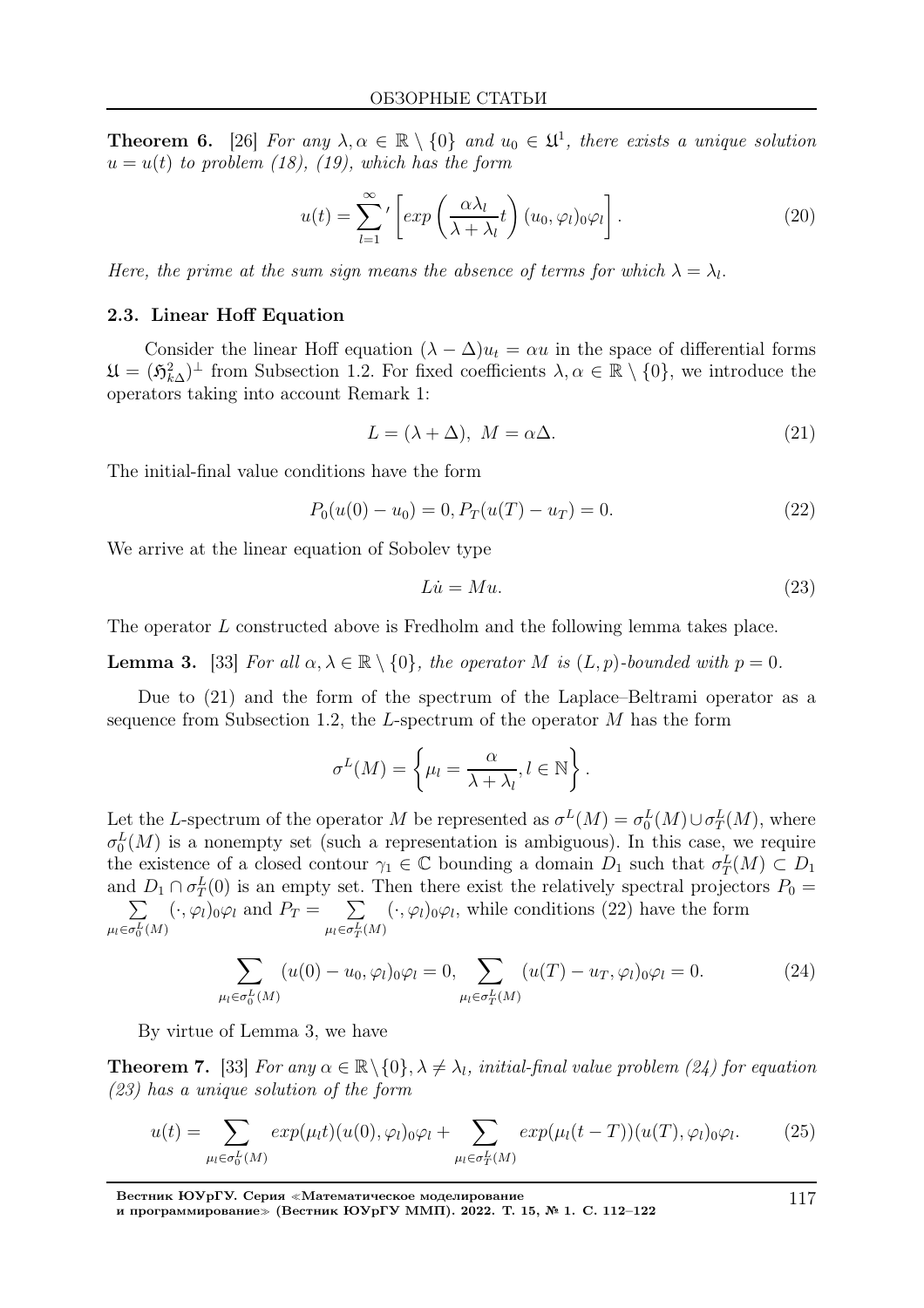# 3. Investigation of Semilinear Equations

#### 3.1. Phase Space for Semilinear Equations of Sobolev Type

Let  $\mathfrak U$  and  $\mathfrak F$  be Banach spaces, the operators  $L, M \in \mathcal L(\mathfrak U, \mathfrak F)$ , while the operator  $N \in C^{\infty}(\mathfrak{U}, \mathfrak{F})$ . Consider the semilinear equation of Sobolev type

$$
Lu = Mu + N(u). \tag{26}
$$

The vector-function  $u \in C^{\infty}((-\tau, \tau), \mathfrak{U})$  is said to be a *solution to equation (26)*, if for some  $\tau \in \mathbb{R}_+$  the function satisfies this equation. The solution  $u = u(t)$  to equation (26) is called a solution to Cauchy problem

$$
u(0) = u_0 \tag{27}
$$

for equation (26), if (27) holds for some  $u_0 \in \mathfrak{U}$ .

**Definition 2.** [18] The set  $\mathfrak{P} \subset \mathfrak{U}$  is said to be the phase space of equation (26), if

(i) any solution  $u = u(t)$  to equation (26) belongs to  $\mathfrak{P}$  as a trajectory, i.e.  $u = u(t) \subset$  $\mathfrak{P}, t \in (-\tau, \tau);$ 

(ii) for any  $u_0 \in \mathfrak{P}$ , there exists a unique solution to problem (26), (27).

If there exists the operator  $L^{-1} \in \mathcal{L}(\mathfrak{U}, \mathfrak{F})$ , then (26) is trivially reduced to the equivalent equation

$$
\dot{u} = F(u),\tag{28}
$$

where the operator  $F = L^{-1}(M+N) \in C^{\infty}(\mathfrak{U})$ . Local solvability of problem (27), (28) and, therefore, problem (26), (27) for any  $u_0 \in \mathfrak{U}$  is the classical Cauchy theorem. Hence, in this case, the phase space of equation  $(26)$  is the whole space  $\mathfrak{U}$ .

Let ker  $L \neq \{0\}$  and the operator M be  $(L, 0)$ -bounded, then (26) is reduced to the pair of equivalent equations

$$
0 = (\mathbb{I} - Q)(Mu + N(u)),\tag{29}
$$

$$
\dot{u}^1 = Su^1 + QN(u^0 + u^1),\tag{30}
$$

where  $u^k \in \mathfrak{U}^k, k = 0, 1$ . Consider the set  $\mathfrak{M} = \{u \in \mathfrak{U} : (\mathbb{I} - Q)(Mu + N(u)) = 0\}$  that is a candidate for the role of the phase space of equation (26) in this case.

**Theorem 8.** [18] Suppose that ker  $L \neq \{0\}$ , the operator M is  $(L, 0)$ -bounded, there exists  $u_0 \in \mathfrak{M}$ , and

$$
\mathbb{I} + M_0^{-1} (\mathbb{I} - Q) N_0' : \mathfrak{U}^0 \to \mathfrak{U}^0 \tag{31}
$$

is a topline isomorphism. Then some neighborhood  $\mathfrak{O} \subset \mathfrak{M}$  of the point  $u_0$  is a Banach  $C^{\infty}$ -manifold modeled by a subspace  $\mathfrak{U}^1$ , and also belongs to the phase space of equation (26).

#### 3.2. Semilinear Hoff Equation

Let  $\mathfrak{U} = \bigoplus_{k=0}^n ((\mathfrak{H}_{k\Delta}^1)^{\perp})^{-1}, \mathfrak{F} = \bigoplus_{k=0}^n (\mathfrak{H}_{k\Delta}^1)^{\perp},$  where the direct sums are assumed to be "orthogonal", and the space  $((\mathfrak{H}_{k\Delta}^1)^{\perp})^{-1}$  is formally dual to  $(\mathfrak{H}_{k\Delta}^1)^{\perp}$ . Introduce the operator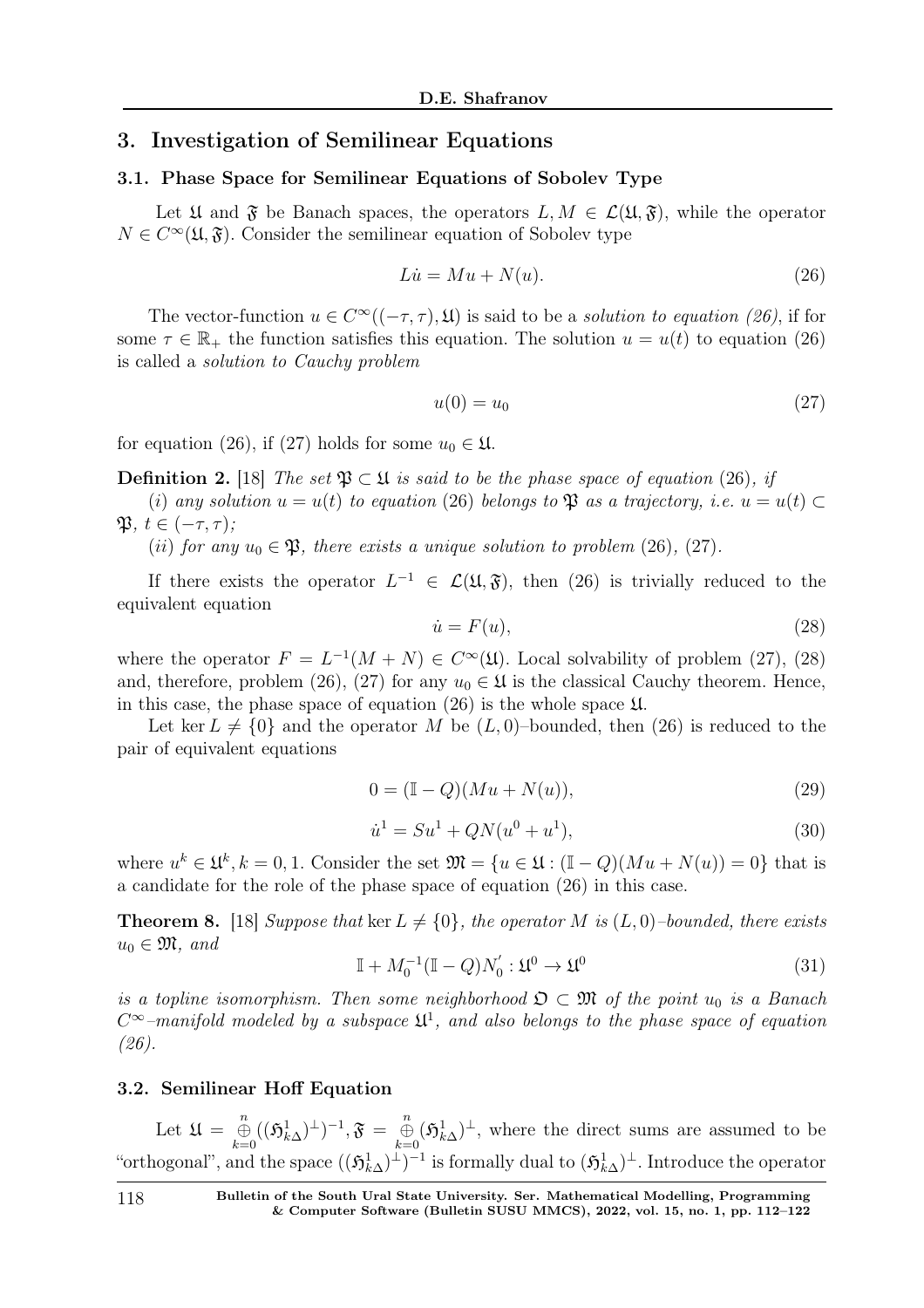$\mathbb{I} = \text{diag}\{\mathbb{I}_k\},\$  where  $\mathbb{I}_k : (\mathfrak{H}_{k\Delta}^1)^{\perp} \to ((\mathfrak{H}_{k\Delta}^1)^{\perp})^{-1},\$   $k = 0, 1, ..., n$ , are the operators of embedding.

For the Hoff equation  $(\lambda - \Delta)u_t = \alpha u + \beta u^3$ , define the operators

$$
L = (\lambda - \Delta)\mathbb{I}, M = \alpha\mathbb{I},\tag{32}
$$

where  $\Delta$  is the Laplace-Beltrami operator, and  $L, M \in \mathcal{L}(\mathfrak{U}, \mathfrak{F})$ , while the formulas

$$
N = \text{diag}\{N_k\}, (N_k(\xi), \eta)_0 = \beta \int_{\Omega_n} \xi^3 \wedge \ast \eta, \ \xi, \eta \in (\mathfrak{H}_{k\Delta}^1)^\perp \tag{33}
$$

define the operator N. Here  $\xi^3$  is a k-form  $\xi$ , all coefficients of which are cubed. As a result, we obtain

$$
Li = Mu + N(u). \tag{34}
$$

#### Lemma 4. [18]

(i) For any  $\lambda, \alpha \in \mathbb{R} \setminus \{0\}$ , the operator M is  $(L, p)$ -bounded with  $p = 0$ . (ii) For any  $n = 1, 2, ..., 4, \beta \in \mathbb{R}$ , the operator  $N \in C^{\infty}(\mathfrak{U}, \mathfrak{F})$ .

Suppose that  $\sigma(\Delta)$  are the eigenvalues of the Laplace–Beltrami operator  $\Delta$  (see Subsection 1.2), while  $\{\varphi_i\}$  is the corresponding set of eigenfunctions on  $\mathfrak{U}$ .

Let us introduce into consideration the sets

$$
\mathfrak{P} = \begin{cases} \mathfrak{U}, \lambda \notin \sigma(\Delta); \\ \{u \in \mathfrak{U} : (u, \varphi_j)_0 = 0, \lambda = \lambda_j \} \end{cases}
$$

and

$$
\mathfrak{M} = \begin{cases} \mathfrak{U}, \lambda \notin \sigma(\Delta); \\ \{u \in \mathfrak{U} : \alpha(u,\varphi_j)_0 + \beta(N(u),\varphi_j)_0 = 0, \quad \lambda = \lambda_j \}. \end{cases}
$$

**Theorem 9.** [18] For any  $n = \overline{1, 4}$ ,  $\alpha \in \mathbb{R} \setminus \{0\}$ ,  $\beta, \lambda \in \mathbb{R}$ , the phase space of equation (34) is a simple Banach manifold  $\mathfrak M$  modeled by the subspace  $\mathfrak P$ .

# Conclusion

In addition to the studies presented in the review, the author wrote a number of papers on the solvability of the equations in spaces of differential forms with stochastic coefficients [10, 11, 16, 17] based on studies for stochastic equations [2, 3, 25]. Results on the stability of solutions in spaces of differential forms with stochastic coefficients were obtained in [6–11, 17]. Also, the studies [13–15] on numerical solutions to these equations were published by the author. In addition to these studies, there exist other areas of study of Sobolev-type equations: high-order Sobolev-type equations [34]; equations on graphs [27]; in areas of optimal control and measurement [12, 19, 23]; multipoint initialfinal value problems [4]; complex physical models [20, 21]. These areas are of interest for future study in spaces of differential forms.

Acknowledgments. The paper is dedicated to my supervisor, Professor Georgy Anatolyevich Sviridyuk.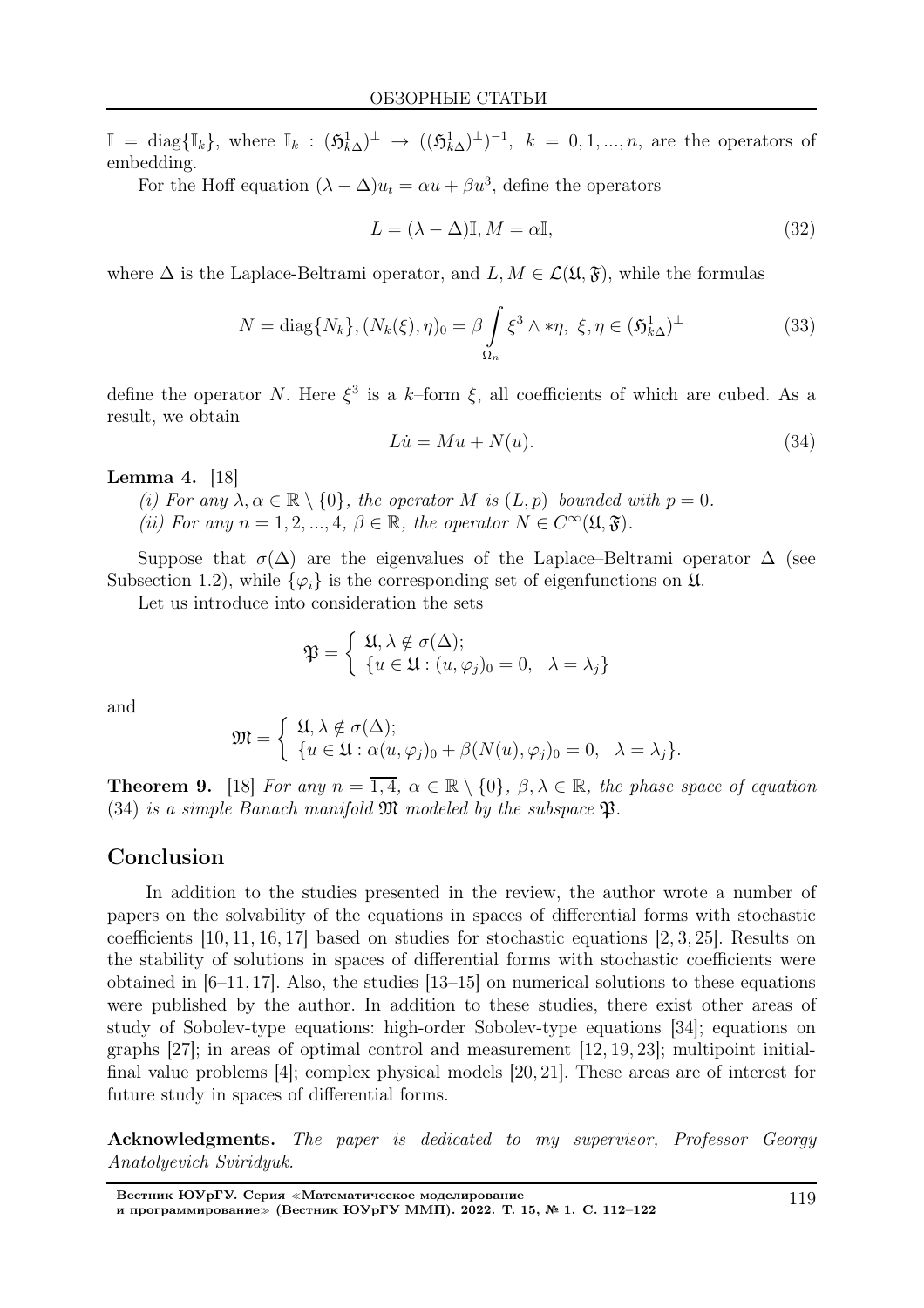# References

- 1. Barenblatt G.I., Zheltov Iu.P., Kochina I.N. Basic Concepts in the Theory of Seepage of Homogeneous Liquids in Fissured Rocks. Journal of Applied Mathematics and Mechanics, 1960, vol. 24, iss. 5, pp. 852–864. DOI: 10.1016/0021-8928(60)90107-6
- 2. Favini A., Sviridyuk G.A., Manakova N.A. Linear Sobolev Type Equations with Relatively p-Sectorial Operators in Space of "Noises". Abstract and Applied Analysis, 2015, article ID: 69741, 8 p. DOI: 10.1155/2015/697410
- 3. Favini A., Sviridyuk G.A., Sagadeeva M.A. Linear Sobolev Type Equations with Relatively p-Radial Operators in Space of "Noises". Mediterranean Journal of Mathematics, 2016, vol. 13, no. 6, pp. 4607–4621. DOI: 10.1007/s00009-016-0765-x
- 4. Favini A., Zagrebina S.A., Sviridyuk G.A. Multipoint Initial-Final Value Problems for Dynamical Sobolev-Type Equations in the Space of Noises. *Electronic Journal of Differential* Equations, 2018, vol. 2018, no. 128, pp. 1–10.
- 5. Hoff N.J. Creep Buckling. Journal of Aeronautical Sciences, 1956, no. 1, pp. 1–20.
- 6. Kitaeva O.G. Exponential Dichotomies of a Non-Classical Equations of Differential Forms on a Two-Dimensional Torus with "Noises". Journal of Computational and Engineering Mathematics, 2019, vol. 6, no. 3, pp. 26–38. DOI: 10.14529/jcem190303
- 7. Kitaeva O.G. Dichotomies of Solutions to the Stochastic Ginzburg–Landau Equation on a Torus. Journal of Computational and Engineering Mathematics, 2020, vol. 7, no. 4, pp. 17–25. DOI: 10.14529/jcem200402
- 8. Kitaeva O.G. Exponential Dichotomies of a Stochastic Non-Classical Equation on a Two-Dimensional Sphere. Journal of Computational and Engineering Mathematics, 2021, vol. 8, no. 1, pp. 60–67. DOI: 10.14529/jcem210105
- 9. Kitaeva O.G. Invariant Spaces of Oskolkov Stochastic Linear Equations on the Manifold. Bulletin of the South Ural State University. Series: Mathematics. Mechanics. Physics, 2021, vol. 13, no. 2, pp. 5–10. DOI: 10.14529/mmph210201
- 10. Kitaeva O.G., Shafranov D.E., Sviridyuk G.A. Exponential Dichotomies in Barenblatt– Zheltov–Kochina Model in Spaces of Differential Forms with "Noise". Bulletin of the South Ural State University. Series: Mathematical Modelling, Programming and Computer Software, 2019, vol. 12, no. 2, pp. 47–57. DOI: 10.14529/mmp190204
- 11. Kitaeva O.G., Shafranov D.E., Sviridyuk G.A. Degenerate Holomorphic Semigroups of Operators in Spaces of K-"Noises" on Riemannian Manifolds. Springer Proceedings in Mathematics and Statistics, Springer, Cham, 2020, vol. 325, pp. 279–292. DOI: 10.1134/S0012266121040078
- 12. Sagadeeva M.A., Zagrebina S.A., Manakova N.A. Optimal Control of Solutions of a Multipoint Initial-Final Problem for Non-Autonomous Evolutionary Sobolev Type Equation. Evolution Equations and Control Theory, 2019, vol. 8, no. 3, pp. 473–488. DOI: 10.3934/eect.2019023
- 13. Shafranov D.E. Numeral Solution of the Barenblatt–Zheltov–Kochina Equation with Additive "White Noise" in Spaces of Differential Forms on a Torus. Journal of Computational and Engineering Mathematics, 2019, vol. 6, no. 4, pp. 31–43. DOI: 10.14529/jcem190403
- 14. Shafranov D.E. Numerical solution of the Dzektser Equation with "White Noise" in the Space of Smooth Differential Forms Defined on a Torus. Journal of Computational and Engineering Mathematics, 2020, vol. 7, no. 2, pp. 58–65. DOI: 10.14529/jcem200206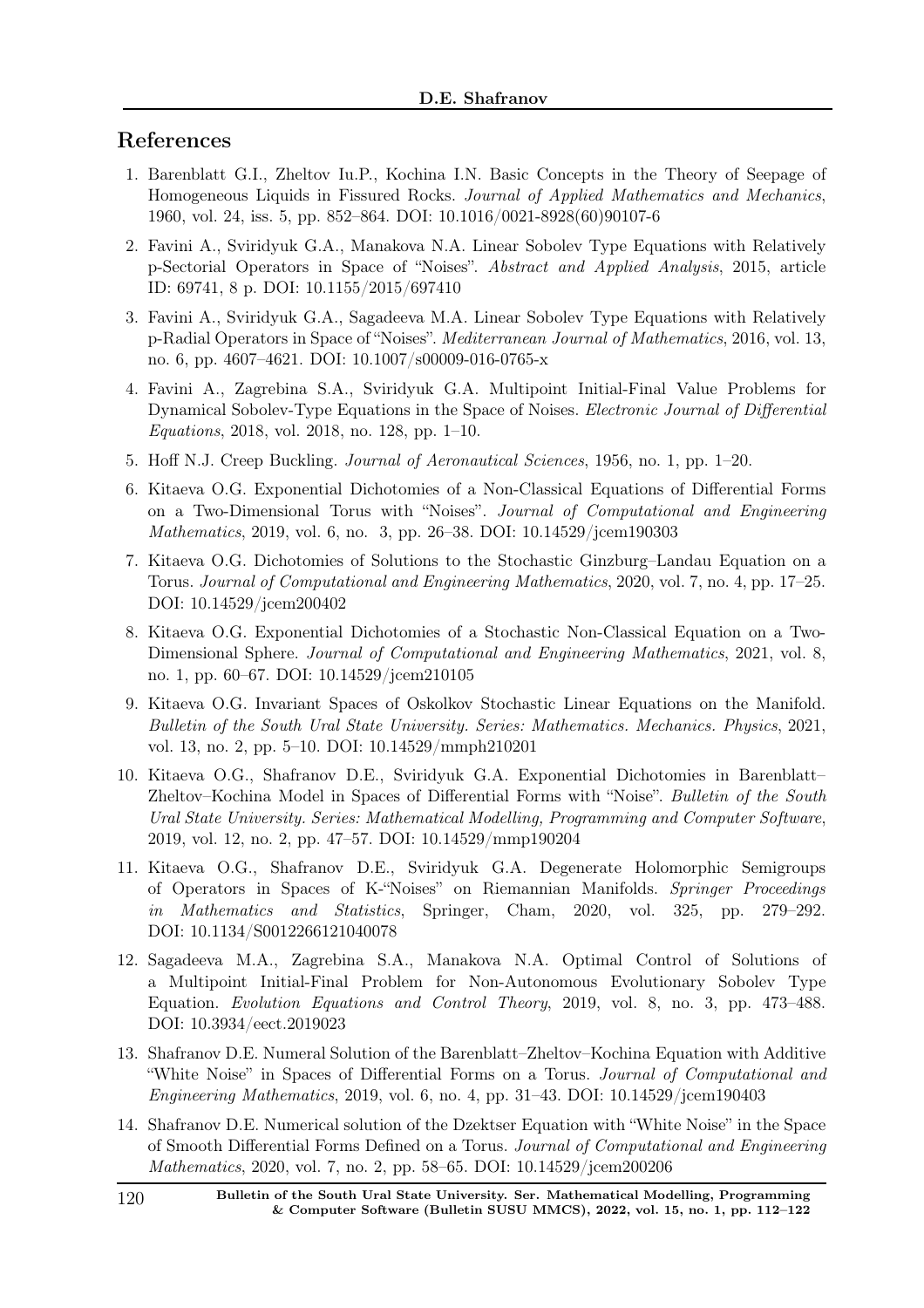- 15. Shafranov D.E., Adukova N.V. Solvability of the Showalter–Sidorov Problem for Sobolev Type Equations with Operators in the Form of First-Order Polynomials from the Laplace–Beltrami Operator on Differential Forms. Journal of Computation and Engineering Mathematics, 2017, vol. 4, no. 3, pp. 27–34. DOI: 10.14529/jcem170304
- 16. Shafranov D.E., Kitaeva O.G. The Barenblatt–Zheltov–Kochina Model with the Showalter– Sidorov Condition and Аdditive "White Noise" in Spaces of Differential Forms on Riemannian Manifolds without Boundary. Global and Stochastic Analysis, 2018, vol. 5, no. 2, pp. 145–159.
- 17. Shafranov D.E., Kitaeva O.G., Sviridyuk G.A. Stochastic Equations of Sobolev Type with Relatively p-Radial Operators in Spaces of Differential Forms. Differential Equations, 2021, vol. 57, no. 4, pp. 507–516. DOI: 10.1134/S0012266121040078
- 18. Shafranov D.E., Shvedchikova A.I. The Hoff Equation as a Model of Elastic Shell. Bulletin of the South Ural State University. Series: Mathematical Modelling, Programming and Computer Software, 2012, no. 18 (277), pp. 77–81. (in Russian)
- 19. Shestakov A.L., Sviridyuk G.A. On the Measurement of the "White Noise". Bulletin of the South Ural State University. Series: Mathematical Modelling, Programming and Computer Software, 2012, no. 27 (286), pp. 99–108. (in Russian)
- 20. Sviridyuk G.A. A Problem of Generalized Boussinesq Filtration Equation. Soviet Mathematics, 1989, vol. 33, no. 2, pp. 62–73.
- 21. Sviridyuk G.A. Solvability of a Problem of the Termoconvection of a Viscoelastic Incompressible Fluid. Soviet Mathematics, 1990, vol. 34, no. 12, pp. 80–86.
- 22. Sviridyuk G.A. On the General Theory of Operator Semigroups. Russian Mathematical Surveys, 1994, vol. 49, no. 4, pp. 45–74. DOI: 10.1070/RM1994v049n04ABEH002390
- 23. Sviridyuk G.A., Efremov A.A. Optimal Control Problem for a Class of Linear Equations of Sobolev Type. Russian Mathematics, 1996, vol. 40, no. 12, pp. 60–71.
- 24. Sviridyuk G.A., Kazak V.O. The Phase Space of a Generalized Model of Oskolkov. Siberian Mathematical Journal, 2003, vol. 44, iss. 5, pp. 877–882. DOI: 10.1023/A:1026080506657
- 25. Sviridyuk G.A., Manakova N.A. The Dynamical Models of Sobolv Type with Showalter– Sidorov Condition and Additive "Noise". Bulletin of the South Ural State University. Series: Mathematical Modelling, Programming and Computer Software, 2014, vol. 7, no. 1, pp. 90–103. DOI: 10.14529/mmp140108 (in Russian)
- 26. Sviridyuk G.A., Shafranov D.E. The Cauchy Problem for the Barenblatt–Zheltov–Kochina Equation on a Smooth Manifold. Vestnik Chelyabinskogo gosudarstvennogo universiteta, 2003, vol. 9, pp. 171–177. (in Russian)
- 27. Sviridyuk G.A., Shemetova V.V. Hoff Equations on Graphs. Differential Equations, 2006, vol. 42, no. 1, pp. 139–145. DOI: 10.1134/S0012266106010125
- 28. Sviridyuk G.A., Sukacheva T.G. Cauchy Problem for a Class of Semilinear Equations of Sobolev Type. Siberian Mathematical Journal, 1990, vol. 31, iss. 5, pp. 794–802. DOI: 10.1007/BF00974493
- 29. Sviridyuk G.A., Yakupov M.M. The Phase Space of the Initial-boundary Value Problem for the Oskolkov System. Differential Equations, 1996, vol. 232, no. 11, pp. 1535–1540.
- 30. Sviridyuk G.A., Zagrebina S.A. The Showalter–Sidorov Problem as a Phenomena of the Sobolev Type Equations. The Bulletin of Irkutsk State University. Series Mathematics, 2010, vol. 3, no. 1, pp. 104–125.
- 31. Warner F.W. Foundations of Differentiable Manifolds and Lie Groups. New York, Springer Science and Business Media, 1983.

Вестник ЮУрГУ. Серия <sup>≪</sup>Математическое моделирование и программирование» (Вестник ЮУрГУ ММП). 2022. Т. 15, № 1. С. 112-122